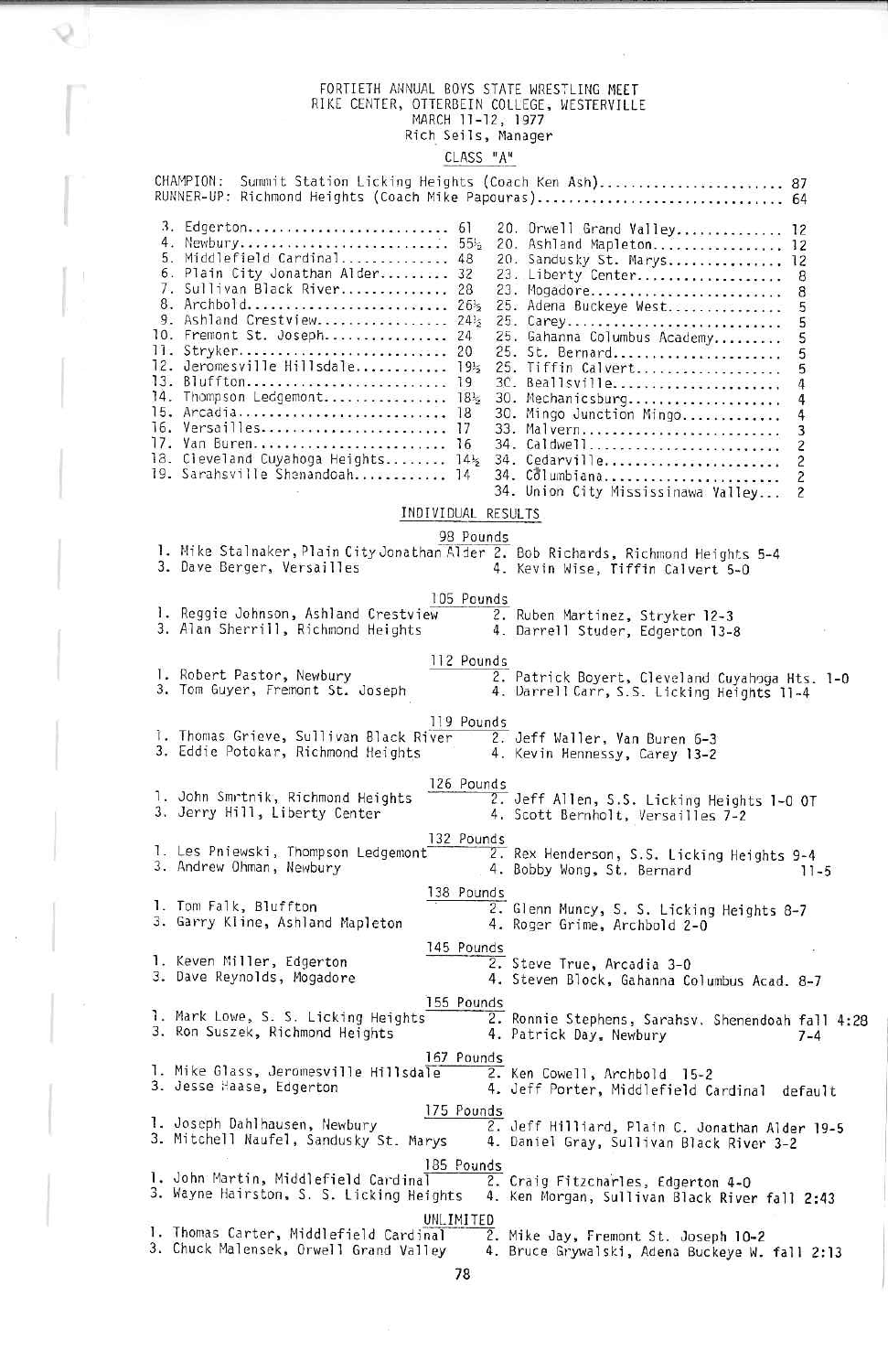## FORTIETH ANNUAL BOYS STATE WRESTLING MEETST. JOHN ARENA, OHIO STATE UNIVERSITY MARCH 11-12, 1977 Dr. Charles L. Hand, Manager

### CLASS "AA"

| CHAMPION:<br>RUNNER-UP:                                                                                                                                                                                                                                                                                                                                                                                                                                                                                                                                                                                                            |                                                                                                                                                                                                  |                                                                                                                                                        | Columbus DeSales (Coach Mike Stanley)<br>Columbus Ready (Coach A. R. Trombetti)                                                                                                                                                                                                                                                                                                                                                                                                                    | 99 <sub>5</sub><br>$96\frac{1}{2}$                                                                                                                                                                                                                                         |
|------------------------------------------------------------------------------------------------------------------------------------------------------------------------------------------------------------------------------------------------------------------------------------------------------------------------------------------------------------------------------------------------------------------------------------------------------------------------------------------------------------------------------------------------------------------------------------------------------------------------------------|--------------------------------------------------------------------------------------------------------------------------------------------------------------------------------------------------|--------------------------------------------------------------------------------------------------------------------------------------------------------|----------------------------------------------------------------------------------------------------------------------------------------------------------------------------------------------------------------------------------------------------------------------------------------------------------------------------------------------------------------------------------------------------------------------------------------------------------------------------------------------------|----------------------------------------------------------------------------------------------------------------------------------------------------------------------------------------------------------------------------------------------------------------------------|
| 3. Akron Coventry<br>Beloit West Branch<br>4.<br>Beachwood<br>5.<br>Oregon Cardinal Stritch<br>6.<br>Peninsula Woodridge<br>7.<br>Columbus Watterson<br>8.<br>Vermilion<br>9.<br>Loveland Hurst<br>10.<br>Cadiz<br>11.<br>Medina Highland<br>12.<br>Brookfield<br>13.<br>Martins Ferry<br>14.<br>Columbia Station Columbia<br>15.<br>Chagrin Falls Kenston<br>16.<br>Bellaire<br>17.<br>Bethel Tate<br>17.<br>Eaton<br>17.<br>Wooster Triway<br>17.<br>Holland Springfield<br>21.<br>Jefferson Area<br>21.<br>Cleveland Cathedral Latin<br>23.<br>Columbus Hamilton Township<br>23.<br>Pemberville Eastwood<br>23.<br>Huron<br>23. | $90\frac{1}{2}$<br>62<br>$54\frac{1}{2}$<br>47 <sub>5</sub><br>40<br>38<br>36 <sub>5</sub><br>33<br>31<br>29<br>26<br>24<br>21<br>20<br>18<br>18<br>18<br>18<br>17<br>17<br>16<br>16<br>16<br>16 | 35.<br>35.<br>35.<br>40.<br>41.<br>41.<br>41.<br>44.<br>45.<br>46.<br>47.<br>48.<br>49.<br>49.<br>49.<br>49.<br>53.<br>53.<br>53.<br>53.<br>53.<br>53. | 35. Columbus Wehrle 12<br>35. Millbury Lake 12<br>Ravenna Southeast<br>Uhrichsville Claymont<br>Springfield Shawnee<br>Youngstown Liberty<br>Cincinnati Turpin<br>Elyria Catholic<br>Streetsboro<br>Oak Harbor<br>Painesville Harvey<br>Twinsburg Chamberlin<br>0berlin<br>Mansfield Ontario<br>Coshocton<br>Swanton<br>Tipp City Tippecanoe<br>Cincinnati Mariemont<br>53. Akron St. Vincent-St. Mary<br>Barnesville<br>Blanchester<br>Brookville<br>Carrollton<br>Casstown Miami East<br>Chardon | 12<br>12<br>12<br>11 <sub>5</sub><br>11<br>11<br>11<br>9 <sub>5</sub><br>8<br>$7\frac{1}{2}$<br>7<br>6<br>4<br>4<br>4<br>4<br>$\overline{c}$<br>$\overline{c}$<br>$\overline{\mathbf{c}}$<br>$\overline{\mathbf{c}}$<br>$\overline{c}$<br>$\overline{c}$<br>$\overline{c}$ |
| Norwalk<br>27.                                                                                                                                                                                                                                                                                                                                                                                                                                                                                                                                                                                                                     | 14<br>14                                                                                                                                                                                         | 53.                                                                                                                                                    | Cincinnati Reading                                                                                                                                                                                                                                                                                                                                                                                                                                                                                 | $\overline{c}$                                                                                                                                                                                                                                                             |
| Olmsted Falls<br>27.                                                                                                                                                                                                                                                                                                                                                                                                                                                                                                                                                                                                               | 14                                                                                                                                                                                               | 53.                                                                                                                                                    | Genoa                                                                                                                                                                                                                                                                                                                                                                                                                                                                                              | $\overline{c}$                                                                                                                                                                                                                                                             |
| Aurora<br>27.                                                                                                                                                                                                                                                                                                                                                                                                                                                                                                                                                                                                                      | 14                                                                                                                                                                                               | 53.                                                                                                                                                    | Goshen                                                                                                                                                                                                                                                                                                                                                                                                                                                                                             | $\overline{c}$                                                                                                                                                                                                                                                             |
| Ashtabula Edgewood<br>27.                                                                                                                                                                                                                                                                                                                                                                                                                                                                                                                                                                                                          | 14                                                                                                                                                                                               | 53.                                                                                                                                                    | Lexington                                                                                                                                                                                                                                                                                                                                                                                                                                                                                          | $\overline{2}$                                                                                                                                                                                                                                                             |
| Cincinnati Wyoming<br>27.                                                                                                                                                                                                                                                                                                                                                                                                                                                                                                                                                                                                          | 13                                                                                                                                                                                               | 53.                                                                                                                                                    | Lima Bath                                                                                                                                                                                                                                                                                                                                                                                                                                                                                          | $\overline{c}$                                                                                                                                                                                                                                                             |
| Akron Hoban<br>32.                                                                                                                                                                                                                                                                                                                                                                                                                                                                                                                                                                                                                 | 13                                                                                                                                                                                               | 53.                                                                                                                                                    | 0rrville                                                                                                                                                                                                                                                                                                                                                                                                                                                                                           | $\overline{c}$                                                                                                                                                                                                                                                             |
| Columbus Bishop Hartley<br>32.                                                                                                                                                                                                                                                                                                                                                                                                                                                                                                                                                                                                     | 13                                                                                                                                                                                               | 53.                                                                                                                                                    |                                                                                                                                                                                                                                                                                                                                                                                                                                                                                                    | $\overline{c}$                                                                                                                                                                                                                                                             |
| Morrow Little Miami<br>32.                                                                                                                                                                                                                                                                                                                                                                                                                                                                                                                                                                                                         |                                                                                                                                                                                                  |                                                                                                                                                        |                                                                                                                                                                                                                                                                                                                                                                                                                                                                                                    |                                                                                                                                                                                                                                                                            |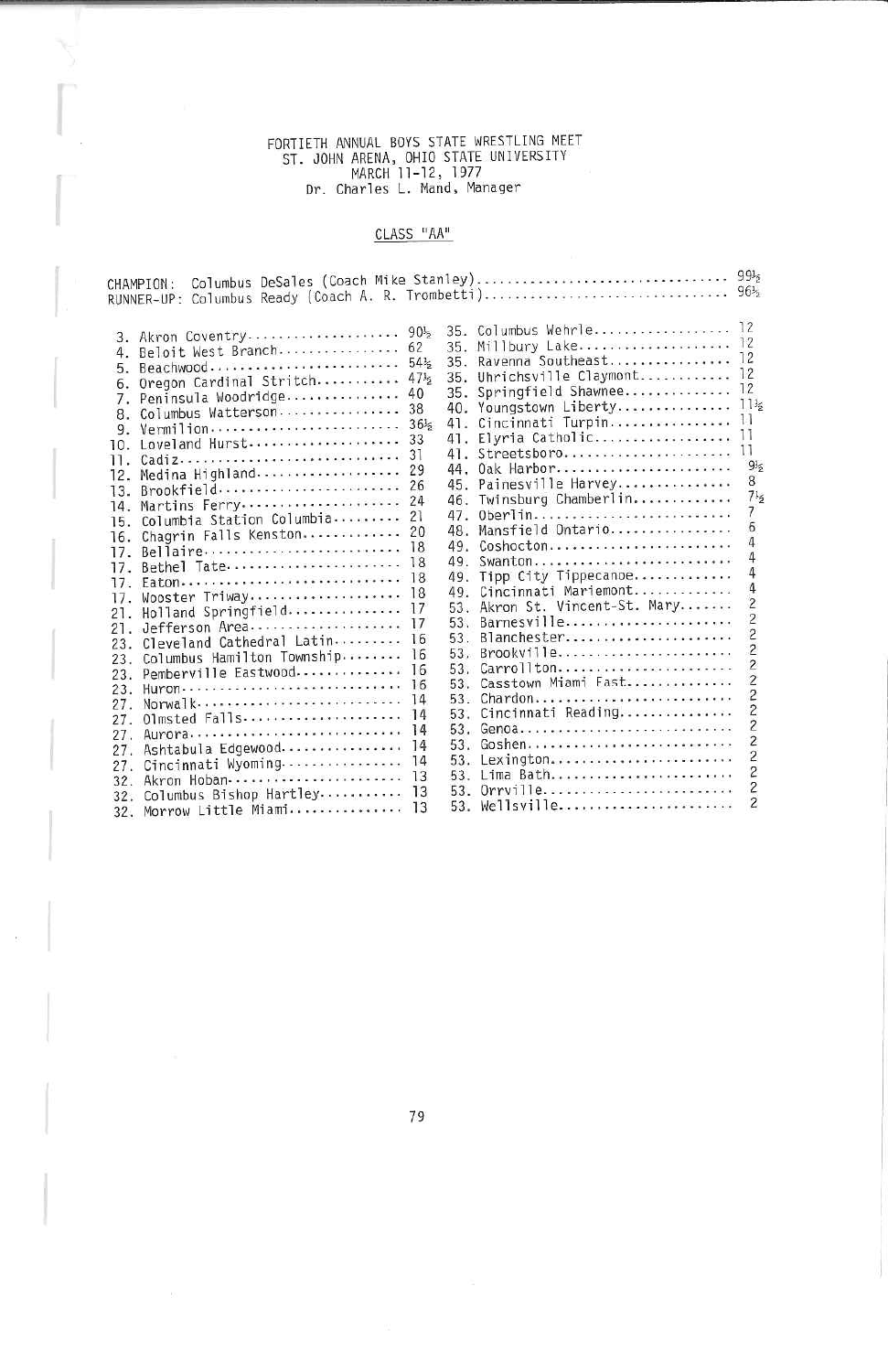INDIVIDUAL RESULTS

#### CLASS "AA"

1. Dan Manning, Beloit West Branch 3. Hark AHison, Olmsted Falls 5. Phil Ueirich, Odk Harbor<u>rounds</u><br>2. Michael Gerken, Vermilion 6-4 4. Dan Ecke1, Columbus Uehrle 6-2 6. Uayne Green, Martins Ferry 3-2105 Pounds 2. Jim Derr, Oregon Stritch 8-4 4, Paul Carter, Cadiz fall 4:03 1. Vincent DiSabato, Columbus Ready 3. Brett Wyss, Betoit hlest Branch5, Brad Home, Streetsboro6. Ddrryl Thames, Swanton 9-61. Mark Zimmer, Columbus Desales<br>3. Gus Kallai, Akron Coventry 5. Oscar Eagle, Peninsula Woodrid 1. Rick Sorkin, Beachwood 3. ROD Crotty, Aurora<br>5. Jorny Boos, Humon 5. Jerry Boos, Huron 6. Rod Hanley, Holland Springfield 9-2 112 Pounds2. John Churchill, Vermilion 13-4  $\overline{6}$ . Steve McDaniel, Uhrichsville Claymont<br>David Fischer, Beachwood forfeit 119 Pounds 2. Jeff May, Medina Highland 7-2 4. Ron Reeb, Columbus GeSales 4-1 r. Kandy Glover, Akron Coventry<br>3. Jeff Hardy, Pemberville Eastwood<br>5. Ken Meeks, Painesville Harvey 126 Pounds 2, Pat Zimmer, Columbus DeSales fall 3:59 4. Dan Browning, Ravenna Southeast 9-3 6. John Olt, Tipp City Tippecanoe 11-4 132 Pounds 1. Tim Palermim, ColumbLiS DeSates 3. Dave Talbott, Oregon Cardinal Stritch 5. Tim Davi's, Columbus kldtterson 2. Tom Hershberger, wooster Triway 5-5,5-2 OI<br>4. Terry Gallimore, Eaton 15-5<br>5. Michael Wludyga, Jefferson 4-2 1. Phil Angli'm, Columbus Watterson 3. Mike Murtha, Columbus DeSales 5. Tim Lockwood, Springfield Shawnee138 Pounds. Dave Brinton, Chagrin Falls Kenston 18-1<br>. John Coatter, Akron Hoban 5-3<br>. Kelly Bowser, Holland Springfield 5-0 1. Jerry Levine, Beachwood 3. Fred Sawyer, Morrow Little Miami 5. Mike Houska, Medina Highland145 Pounds 2. Rod Johnson, Beltaire 3-2 4.Pat Brown, Norwalk 5-4. Joe Cantrell, Coshocton 4-2 55 Pounds 1. Keith Foxx, Akron Coventry3. Paul Hackett, Columbus Hamilton Twsp.<br>5. Jerry Gordon, Cincinnati Wyoming 2. Joel Davia, Cadiz 9-4 4. Kent Cartheuser, Cincinnati Turpin 7-1 6. Wayne Walker, Oberlin forfeit 167 Pounds1. BITT POLLS, Akron Coventry<br>3. Anthony Eramo, Columbus Hartley 4.<br>5. Joel Peterfish, Youngstown Liberty 6. 2. Mark Schell, Columbus Ready 2-0 4, Ken B1aks1ey, Mi'Hbury Lake 3-2 6. Bob Queen, Twinsburg Chamberlin 13-4r. Timothy Jansen, Columbus Ready<br>3. John Schuller, Martins Ferry 5. Les Bardo, Beloit West Branch175 Pounds Z. Ron Troyan, Loveland Hurst 4-2 4. Frank Vlassich, Ashtabula Edgewood 7-2 G. Mark Brumenschenkel, Man. Ontario forfeit<u>185 Pounds</u><br>1. Jerry Burgy, Peninsula Woodridge – 2. Cliff Allen, Columbia Sta. Columbia 8-2.<br>3. Dan Peabody, Cleveland Cathedral Latin – 4. Rich Geglein, Loveland Hurst 5-5,7-2 OT 5. Brian Dowds, Columbus DeSales6. Joseph Happ, Columbus Ready 8-61. Ken Christello, Brookfield 3. Bi11 Cmehn, Bethel-Tate. Alex Toukonen, Jefferson Unlimited 2. Mathew Bennett, Columbus Ready fall 5:35 4. Edward Szabo, Elyria Catholic fall 2:59 6. Terry Reeves, Oregon Cardinal Stritch 3-2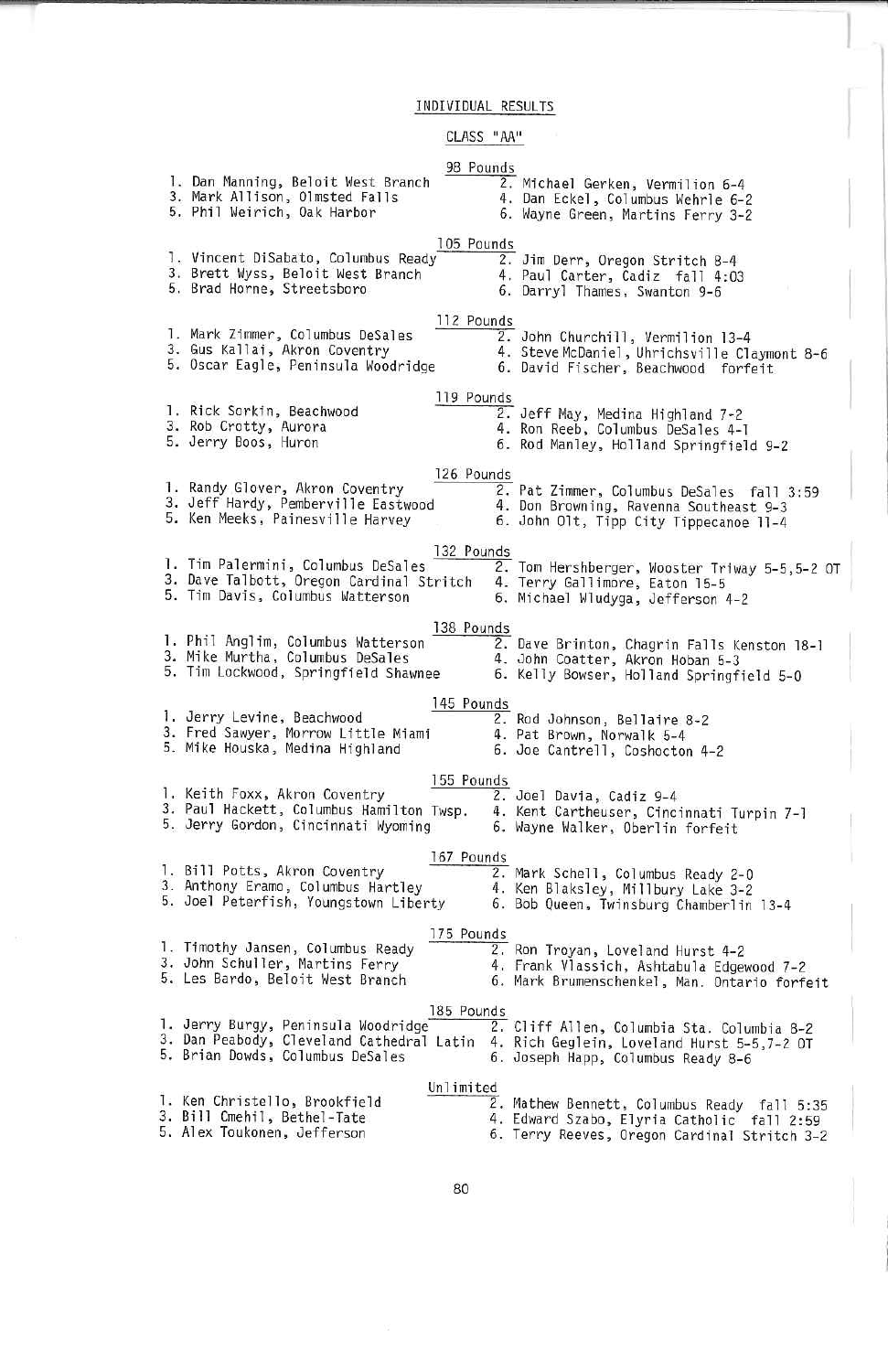# FORTIETH ANNUAL BOYS STATE WRESTLING MEET<br>ST. JOHN ARENA, OHIO STATE UNIVERSITY<br>MARCH 11-12, 1977<br>Dr. Charles L. Mand, Manager

#### CLASS "AAA"

 $\overline{\mathcal{D}}$ 

|  | CHAMPION: Macedonia Nordonia (Coach Gary Watters) 58 <sub>2</sub> |  |
|--|-------------------------------------------------------------------|--|
|  |                                                                   |  |

|     |                               |                 |     | 35. Gahanna Lincoln           | 14                       |
|-----|-------------------------------|-----------------|-----|-------------------------------|--------------------------|
|     | 3. Sandusky                   | 54              |     | Groveport-Madison             | -14                      |
|     | 4. Middleburg Heights Midpark | 49 <sub>5</sub> | 35. | North Royalton Root           | 14                       |
| 5.  | Cleveland St. Joseph          | $48\%$          | 35. |                               | 13                       |
| 6.  | Lorain Southview              | $46\frac{1}{2}$ | 38. | Akron North                   |                          |
| 7.  | North Olmsted                 | $43\frac{1}{2}$ | 39. | Mentor                        | 10                       |
| 8.  | Lakewood St. Edward           | 40 <sub>5</sub> | 40. | Wadsworth                     |                          |
| 9.  | Youngstown Austintown Fitch   | $36\frac{1}{2}$ | 41. | Cincinnati St. Xavier         |                          |
|     | 10. Worthington               | $34\frac{1}{2}$ | 41. | Toledo Bowsher                |                          |
| 11. | Cleveland St. Ignatius        | 33              |     | 43. Cincinnati Colerain       | 8                        |
| 12. | West Chester Lakota           | $29\frac{1}{2}$ | 43. | Geneva                        | 8                        |
| 13. | Eastlake North                | $28\frac{1}{2}$ | 45. | Canton South                  |                          |
| 14. | Medina                        | 27              |     | 46. Columbus Franklin Heights | $6\frac{1}{2}$           |
|     | 15. Mentor Lake Catholic      | 26              | 47. | Canton McKinley               | 6                        |
| 16. | Cincinnati Anderson           | $23\frac{1}{2}$ | 47. | Westerville South             | 6                        |
| 16. | Galloway Westland             | 23 <sub>5</sub> | 47. | Westerville North             | 6                        |
| 18. | Copley                        | 23              | 50. | Parma Heights Valley Forge    | 5 <sub>5</sub>           |
| 19. | Ravenna                       | $22\frac{1}{2}$ | 51. | Akron Buchtel                 |                          |
| 20. | Cuyahoga Falls                | 22              | 51. | Cincinnati Oak Hills          |                          |
| 20. | Wickliffe                     | 22              | 51. | Kettering Alter               |                          |
| 22. | Warren Howland                | 20              | 51. | Massillon Perry               |                          |
| 22. | Xenia Beavercreek             | 20              | 51. | Toledo St. Francis            |                          |
| 24. | Cleveland West Tech           | 19              | 56. | Dover                         |                          |
| 25. |                               | 18 <sup>1</sup> | 56. | Elyria                        |                          |
| 26. | Akron Garfield                | 18              |     | 58. Akron Kenmore             | 2                        |
| 26. | Centerville                   | 18              |     | 58. Alliance                  | 2                        |
| 26. | Toledo Rogers                 | 18              | 58. | Cincinnati Forest Park        | 2                        |
| 29. | Mansfield Senior              | 16 <sup>1</sup> | 58. | Cincinnati Indian Hill        |                          |
| 30. | Brunswick                     | 16              | 58. | Cincinnati LaSalle            | 2                        |
| 30. | Columbus Upper Arlington      | 16              | 58. | Dayton Belmont                | 2                        |
|     | Mantua Crestwood              | 15 <sub>5</sub> | 58. | Fairview Park Fairview        |                          |
| 32. | Louisville                    | 15              | 58. | Fremont Ross                  | 2                        |
| 33. | Clayton Northmont             | 14 <sub>5</sub> |     | 58. Kettering Fairmont East   | 2                        |
| 34. |                               |                 |     | 58. West Carrollton           | $\overline{\phantom{a}}$ |

81